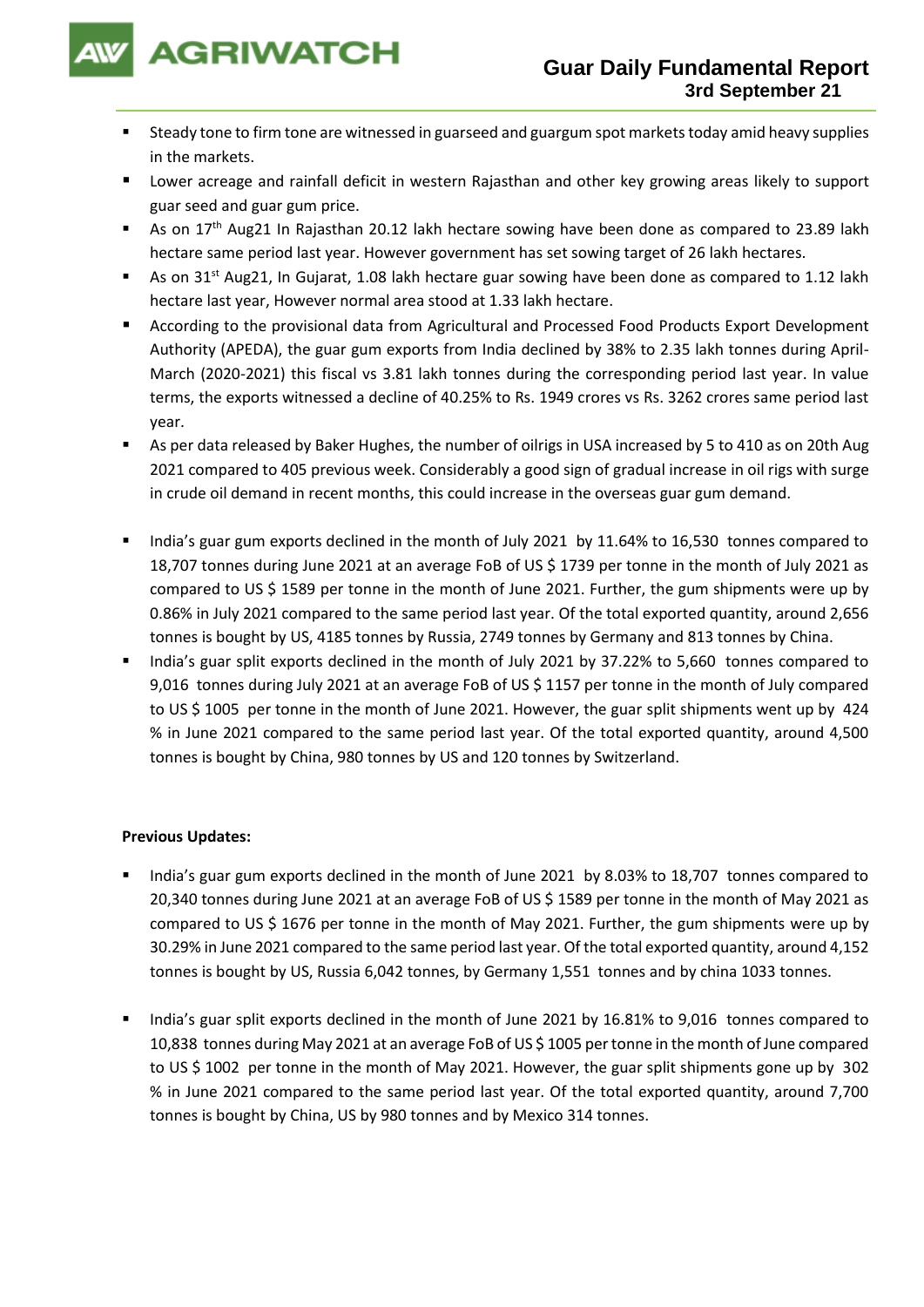**AGRIWATCH** 

▪ **Outlook:** The guar seed and guar gum prices are likely to remain elevated amid lower acreage, rainfall deficit and good export demand for guar gum derivatives, in near to medium-term. Prices are expected to trade around Rs6000-6800/Qtl.

| NCDEX-FUTURES MARKET - Guar Seed |         |      |             |      |              |               |         |       |         |
|----------------------------------|---------|------|-------------|------|--------------|---------------|---------|-------|---------|
| <b>Contract</b>                  | $+/-$   | Open | <b>High</b> | Low  | <b>Close</b> | <b>Volume</b> | Change  | ΟI    | Change  |
| <b>Aug-21</b>                    | $+3.73$ | 5760 | 5960        | 5674 | 5742         | 18645         | 12510   | 18745 | $-2200$ |
| Sept-21                          | $+3.88$ | 5810 | 6006        | 5710 | 5775         | 67845         | $-6545$ | 42145 | 4315    |

| <b>NCDEX-FUTURES MARKET- Guar Gum</b> |         |             |             |      |              |               |         |       |          |
|---------------------------------------|---------|-------------|-------------|------|--------------|---------------|---------|-------|----------|
| <b>Contract</b>                       | +/-     | <b>Open</b> | <b>High</b> | Low  | <b>Close</b> | <b>Volume</b> | Change  | ΟI    | Change   |
| $Aug-21$                              | $+5.99$ | 9087        | 9572        | 8841 | 9031         | 10445         | $-2970$ | 13990 | $-2,385$ |
| Sept-21                               | $+5.75$ | 9198        | 9700        | 8952 | 9155         | 26845         | $-4530$ | 42345 | 3,075    |

| <b>Guar seed Stock Position &amp; EDD:</b> |              |                   |                          |                |  |  |  |
|--------------------------------------------|--------------|-------------------|--------------------------|----------------|--|--|--|
|                                            | <b>Demat</b> | <b>In-Process</b> | <b>Total</b>             | <b>EDD</b>     |  |  |  |
| <b>Stocks</b>                              | 01-Sep-21    | 01-Sep-21         | 01-Sep-<br>21            | 29-Aug-21      |  |  |  |
| <b>Bikaner</b>                             | 11641        | 20                | 11661                    | 15191          |  |  |  |
| <b>Deesa</b>                               | ٠            | ٠                 | $\overline{\phantom{0}}$ |                |  |  |  |
| Sri Ganganagar                             | 1307         | ٠                 | 1307                     | 837            |  |  |  |
| <b>Jodhpur</b>                             | 159          | ٠                 | 159                      | 159            |  |  |  |
| <b>Nokha</b>                               | ۰            | ۰                 | ٠                        | $\blacksquare$ |  |  |  |

| <b>Guar Gum Stock Position &amp; EDD:</b> |              |                   |               |            |  |  |  |
|-------------------------------------------|--------------|-------------------|---------------|------------|--|--|--|
|                                           | <b>Demat</b> | <b>In-Process</b> | <b>Total</b>  | <b>EDD</b> |  |  |  |
| <b>Stocks</b>                             | 01-Sep-21    | 01-Sep-21         | 01-Sep-<br>21 | 29-Aug-21  |  |  |  |
| Deesa                                     |              | ۰                 |               |            |  |  |  |
| <b>Bikaner</b>                            | 3063         | 120               | 3183          | 3268       |  |  |  |
| Jodhpur                                   | 11020        | 109               | 11129         | 11060      |  |  |  |
| <b>Nokha</b>                              | 5361         | 110               | 5471          | 5345       |  |  |  |
| Sri Ganganagar                            | 90           |                   | 90            | 90         |  |  |  |
|                                           |              | 2-Sep-21          |               |            |  |  |  |
| <b>Churi and Korma Prices:</b>            |              |                   |               | 2-Sep-21   |  |  |  |
| <b>Commodity</b><br><b>Center</b>         |              |                   |               | Rs./75 kg. |  |  |  |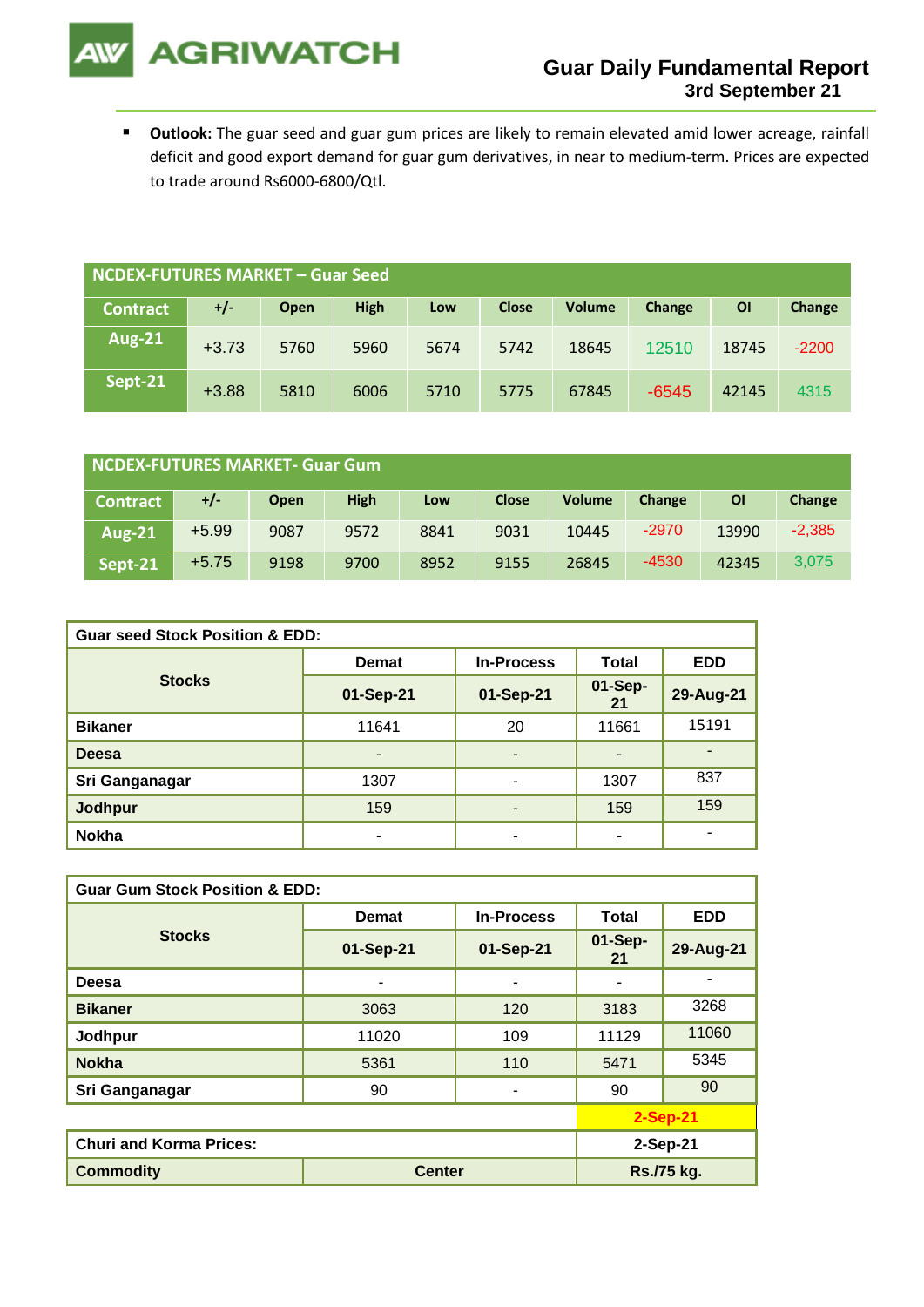

| Churi | Jodhpur        | <b>NR</b> |
|-------|----------------|-----------|
| Korma | Jodhpur        | <b>NR</b> |
| Churi | Sri Ganganagar | ΝR        |
| Korma | Sri Ganganagar | <b>NR</b> |

| <b>Guar Export Prices:</b>         | $2-Sep-21$                  | 2-Sep-21      |                |
|------------------------------------|-----------------------------|---------------|----------------|
|                                    | <b>Variety</b>              | Value (Rs/Kg) | Value (\$/MT)  |
| <b>Guargum/Split (Mundra Port)</b> |                             | <b>NR</b>     | N <sub>R</sub> |
|                                    | 200 Mesh 5000<br><b>CPS</b> | <b>NR</b>     | NR.            |
| <b>Guargum Powder</b>              | 200 Mesh 3500<br><b>CPS</b> | <b>NR</b>     | NR.            |
|                                    | Meal 40%                    | <b>NR</b>     | <b>NR</b>      |
| <b>Guargum Meal</b>                | <b>Meal 50%</b>             | <b>NR</b>     | <b>NR</b>      |

| <b>Guar Seed Prices at Key Spot Markets:</b> |                 |                           |                        |              |                |  |  |
|----------------------------------------------|-----------------|---------------------------|------------------------|--------------|----------------|--|--|
| <b>Commodity</b>                             |                 |                           | <b>Prices (Rs/Qtl)</b> |              |                |  |  |
| <b>Guar Seed</b>                             | <b>District</b> | <b>Centre</b>             | 2-Sep-<br>21           | 1-Sep-<br>21 | <b>Change</b>  |  |  |
|                                              |                 | Jodhpur (Loose)           | 5700                   | 6000         | $-300$         |  |  |
|                                              | Jodhpur         | Jodhpur(Delivery)         | 5985                   | 6300         | $-315$         |  |  |
|                                              |                 | Sri-Ganganagar(Loose)     | 6400                   | 6200         | 200            |  |  |
|                                              |                 | Sri-Ganganagar (Delivery) | 6550                   | 6350         | 200            |  |  |
|                                              | Sri-Ganganagar  | Rawla (Loose)             | <b>NR</b>              | <b>NR</b>    | $\blacksquare$ |  |  |
|                                              |                 | Gharsana (Loose)          | <b>NA</b>              | <b>NA</b>    | -              |  |  |
|                                              |                 | Raisinghnagar (Loose)     | 5700                   | 5900         | $-200$         |  |  |
|                                              | <b>Bikaner</b>  | Bikaner (Loose)           | 5800                   | 5500         | 300            |  |  |
|                                              |                 | Bikaner (Delivery)        | 6090                   | 5775         | 315            |  |  |
| Rajasthan                                    |                 | Nokha(Loose)              | 5750                   | 5750         | <b>Unch</b>    |  |  |
|                                              |                 | Nokha (Delivery)          | 6038                   | 6038         | <b>Unch</b>    |  |  |
|                                              |                 | Khajuwala (Loose)         | 5750                   | 5800         | $-50$          |  |  |
|                                              |                 | Khajuwala (Delivery)      | 6038                   | 6090         | $-53$          |  |  |
|                                              |                 | Lunkaransar (Loose)       | 5700                   | 5500         | 200            |  |  |
|                                              |                 | Hanumangarh (Loose)       | 6000                   | 5900         | 100            |  |  |
|                                              |                 | Hanumangarh (Delivery)    | 6300                   | 6195         | 105            |  |  |
|                                              | Hanumangarh     | Nohar (Loose)             | <b>NR</b>              | <b>NR</b>    |                |  |  |
|                                              |                 | Pilibanga (Loose)         | <b>NR</b>              | <b>NR</b>    |                |  |  |
|                                              | <b>Nagaur</b>   | Nagaur (Loose)            | 6050                   | 6150         | $-100$         |  |  |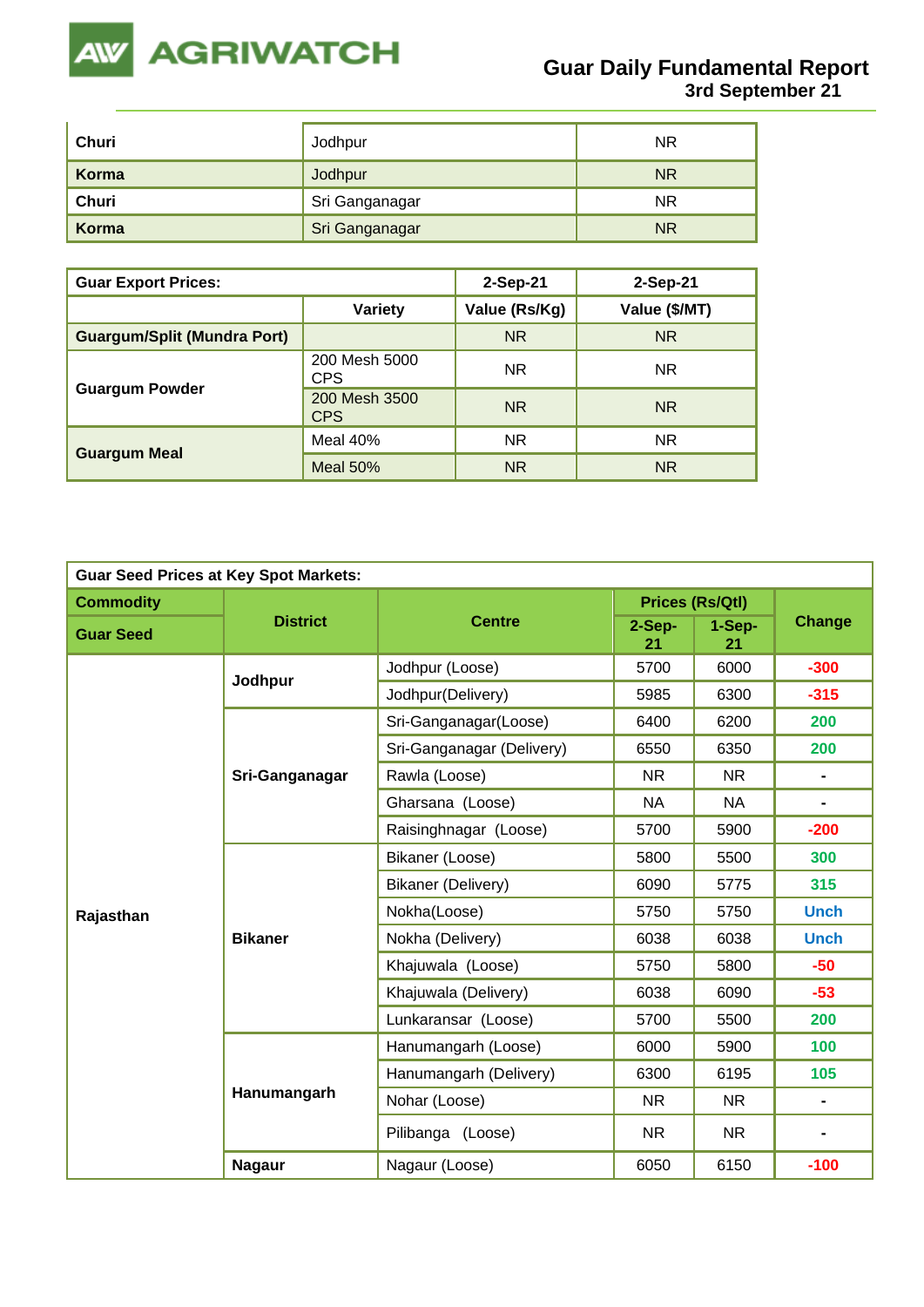

## **Guar Daily Fundamental Report 3rd September 21**

|                       | <b>Churu</b>       | Churu (Delivery)    | <b>NR</b> | <b>NR</b> | $\overline{a}$ |
|-----------------------|--------------------|---------------------|-----------|-----------|----------------|
|                       | <b>Alwar</b>       | Alwar (Loose)       | <b>NR</b> | <b>NR</b> | $\blacksquare$ |
|                       | <b>Hisar</b>       | Adampur (Loose)     | 5800      | 5800      | <b>Unch</b>    |
|                       |                    | Adampur (Delivery)  | 6090      | 6090      | <b>Unch</b>    |
|                       | <b>Bhiwani</b>     | Bhiwani (Delivery)  | 6200      | 6600      | $-400$         |
|                       |                    | Siwani (Loose)      | 5800      | 5700      | 100            |
| Haryana               |                    | Sirsa (Loose)       | 5700      | 5300      | 400            |
|                       | <b>Sirsa</b>       | Dhabwali (Loose)    | 5750      | 5500      | 250            |
|                       |                    | Dhabwali (Delivery) | 6038      | 5775      | 263            |
|                       |                    | Ellanabad (Loose)   | <b>NR</b> | <b>NR</b> |                |
|                       | Fatehabad          | Fatehabad (Loose)   | 5700      | 5800      | $-100$         |
|                       | <b>Banaskantha</b> | Deesa (Loose)       | <b>NA</b> | <b>NA</b> |                |
| Gujarat               | Patan              | Patan (Loose)       | 5255      | Closed    | $\blacksquare$ |
|                       | Rajkot             | Rajkot (Loose)      | <b>NA</b> | <b>NA</b> | $\blacksquare$ |
|                       | Jamnagar           | Dhrol (Loose)       | <b>NA</b> | <b>NA</b> | $\blacksquare$ |
| <b>Madhya Pradesh</b> | <b>Gwalior</b>     | Dabra (Loose)       | 6000      | <b>NA</b> | $\blacksquare$ |
| <b>Guar Gum</b>       |                    |                     |           |           |                |
|                       | Jodhpur            | Jodhpur             | 9550      | 9300      | 250            |
| Rajasthan             | <b>Alwar</b>       | Alwar               | <b>NR</b> | <b>NR</b> | $\blacksquare$ |
|                       | Hanumangarh        | Nohar               | <b>NR</b> | <b>NR</b> | $\blacksquare$ |
|                       | <b>Bhiwani</b>     | Bhiwani             | 9500      | 8000      | 1500           |
|                       |                    | <b>Sirsa</b>        | 9300      | 9000      | 300            |
| Haryana               | <b>Sirsa</b>       | Dhabwali            | 9400      | 9500      | $-100$         |
|                       |                    | Ellanabad           | <b>NR</b> | <b>NR</b> | $\blacksquare$ |
|                       | Fatehabad          | Fatehabad           | 10000     | 10000     | <b>Unch</b>    |

| <b>Guar Seed Arrivals in Key Centers</b> |                 |                |                            |              |                |  |  |
|------------------------------------------|-----------------|----------------|----------------------------|--------------|----------------|--|--|
| <b>Commodity</b>                         |                 | <b>Centre</b>  | <b>Arrivals (Quintals)</b> |              |                |  |  |
| <b>Guar Seed</b>                         | <b>District</b> |                | 2-Sep-<br>21               | 1-Sep-<br>21 | <b>Change</b>  |  |  |
|                                          | Jodhpur         | Jodhpur        | NA                         | <b>NA</b>    |                |  |  |
|                                          | Sri-Ganganagar  | Sri-Ganganagar | 100                        | 100          | <b>Unch</b>    |  |  |
|                                          |                 | Rawla          | <b>NR</b>                  | NR.          |                |  |  |
|                                          |                 | Gharsana       | NA                         | NA           |                |  |  |
| Rajasthan                                |                 | Raisinghnagar  | NA                         | 10           |                |  |  |
|                                          |                 | <b>Bikaner</b> | 10                         | 20           | $-10$          |  |  |
|                                          |                 | Nokha          | 500                        | 450          | 50             |  |  |
|                                          | <b>Bikaner</b>  | Khajuwala      | 20                         | NA.          | $\blacksquare$ |  |  |
|                                          |                 | Lunkaransar    | 200                        | 200          | <b>Unch</b>    |  |  |
|                                          | Hanumangarh     | Hanumangarh    | 20                         | 20           | <b>Unch</b>    |  |  |